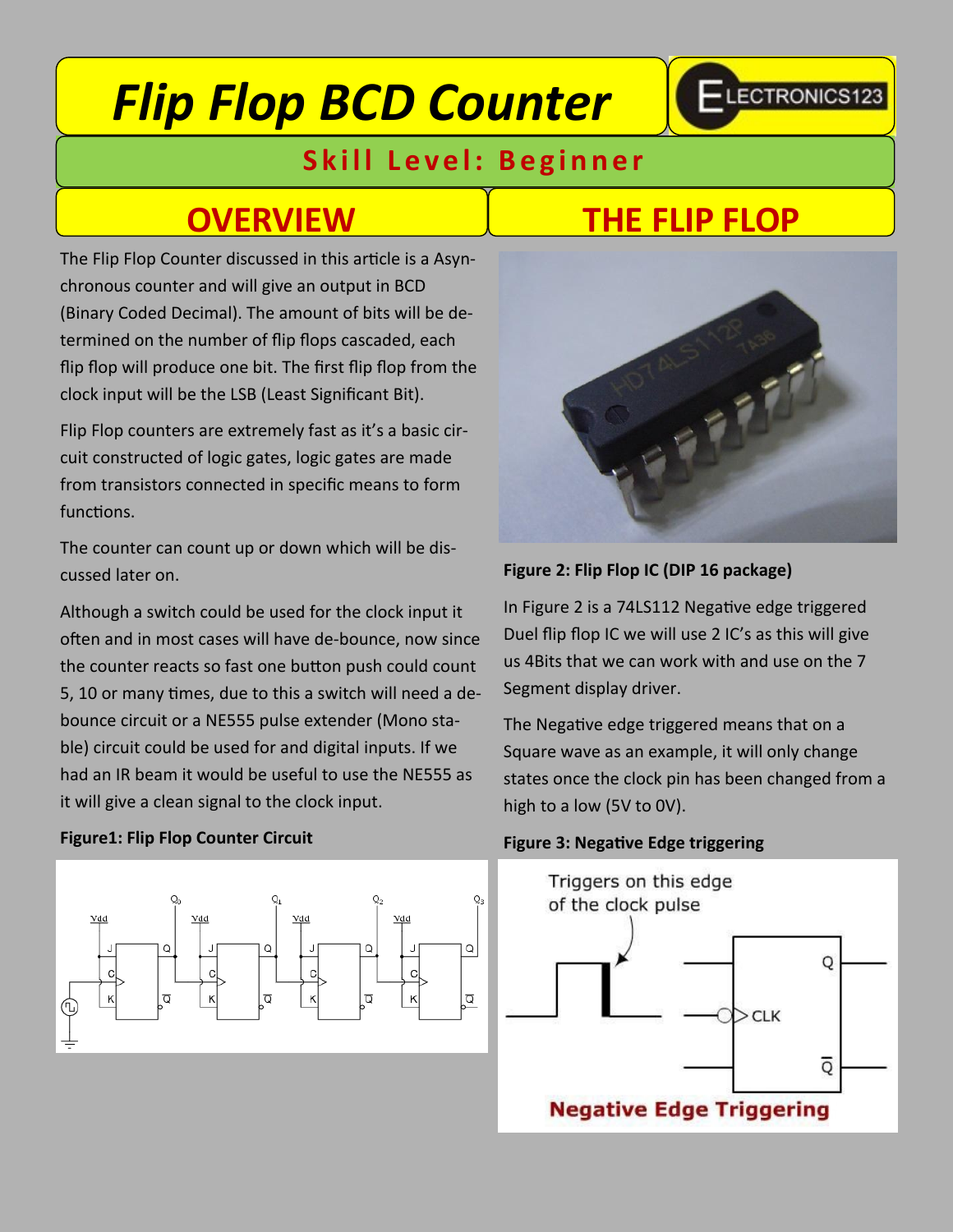The Negative edge triggering of the flip flop can be seen with the little bubble on the clock pin, if no bubble is present it is a Positive edge triggered clock input.

Next we must have a look at the J and K pins, named after the inventor Jack Kilby. The J K pins determine the state the flip flop should be in. The following truth table will make it more clear.

### **Figure 4: JK-Flip Flop truth table**

- $\downarrow$  = Negative Edge
- $Q'$  (Q Compliment) = Opposite of Q

(If  $Q = 1$  then  $Q' = 0$ )

- $NC = No$  Change
- $RST = RESET$ ,  $Q = 0$
- $SET = PRESET, Q = 1$
- TOGGLE = Q always changes to its Compliment state, thus if  $Q = 1$ , the clock will make it 0, if clocked again it will change it back to 1.

| <b>STATE</b>  |               | <b>OUTPUTS</b> | <b>INPUTS</b> |   |   |
|---------------|---------------|----------------|---------------|---|---|
|               | $\mathbf{Q}'$ | Q              | C             | K |   |
| <b>NC</b>     | Q'            | Q              |               |   | 0 |
| <b>RST</b>    | 1             | n              |               | 1 | 0 |
| <b>SET</b>    |               | 1              |               |   | 1 |
| <b>TOGGLE</b> | Q             | Q'             |               | 1 | 1 |

For the flip flop counter we will have to set the flip flop into a toggle state, this state acts as a simple frequency divider. To achieve this we connect the J and K pins to 5V this sets the flip flop into toggle state.

For this experiment we will tie the reset and preset pins to 5V as we do not want to use them, the reset and preset pins are active low so 0V to activate the function and 5V to deactivate the function.

### **Figure 5: 74LS112 Flip Flop Pin Out**



### **PIN DEFINITIONS:**

- $Pins(1, 13) = clock input pins this is where$ the pulse will go in and the negative edge gets sampled.
- $Pins(2, 12) = K$  input pins.
- $Pins(3, 11) = J$  input pins.
- $\bullet$  Pins(4, 10) = Preset pins (Active Low) sets output Q to 1.
- $Pins(5, 9) = Q$  outputs.
- $Pins(6, 7) = Q$  compliment outputs.
- $Pin(8) = GND$
- Pin(14, 15) = Clear pins (Active Low) sets output Q to 0.
- $Pin(16) = VCC$  Supply Voltage  $(+5V)$ .

## **BCD COUNT**

The Flip Flops generate a BCD code due to the frequency division characteristics of the toggle state flip flop. As you can see in the binary truth table the frequency division makes it possible to obtain relevant data from the flip flops.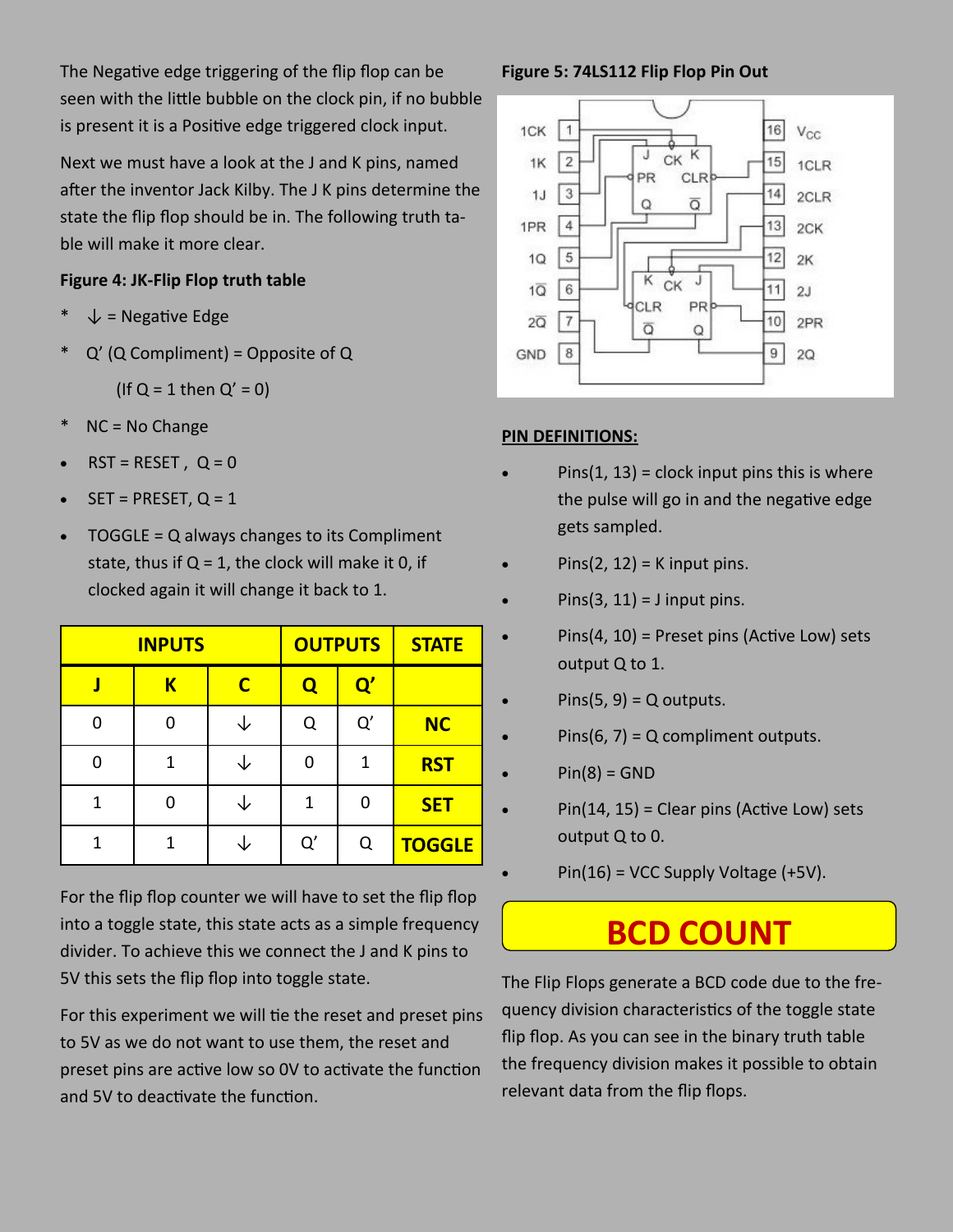## **BCD TRUTH TABLE**

| <b>DOWN COUNTER</b> |  |  |
|---------------------|--|--|
|                     |  |  |
|                     |  |  |

|                | <b>DATA INPUTS</b> |                |                  |                  |
|----------------|--------------------|----------------|------------------|------------------|
| <b>Decimal</b> | D (MSB)            | $\mathbf c$    | B                | A (LSB)          |
| $\bf{0}$       | $\mathbf 0$        | $\mathbf 0$    | $\mathbf{0}$     | $\mathbf 0$      |
| $\mathbf{1}$   | $\mathbf 0$        | $\mathbf 0$    | $\mathbf{0}$     | $\overline{1}$   |
| $\overline{2}$ | $\overline{0}$     | $\mathbf 0$    | $\overline{1}$   | $\overline{0}$   |
| 3              | $\mathbf 0$        | $\mathbf 0$    | $\mathbf{1}$     | $\overline{1}$   |
| 4              | $\mathbf 0$        | $\mathbf{1}$   | $\boldsymbol{0}$ | $\mathbf 0$      |
| 5              | $\mathbf 0$        | $\mathbf{1}$   | $\pmb{0}$        | $\overline{1}$   |
| 6              | $\mathbf 0$        | $\overline{1}$ | $\overline{1}$   | $\overline{0}$   |
| 7              | $\overline{0}$     | $\overline{1}$ | $\overline{1}$   | $\overline{1}$   |
| 8              | $\overline{1}$     | $\mathbf 0$    | $\mathbf 0$      | $\boldsymbol{0}$ |
| 9              | $\overline{1}$     | $\mathbf 0$    | $\mathbf 0$      | $\overline{1}$   |
| 10             | $\overline{1}$     | $\mathbf 0$    | $\overline{1}$   | $\mathbf 0$      |
| 11             | $\overline{1}$     | $\mathbf 0$    | $\overline{1}$   | $\overline{1}$   |
| 12             | $\overline{1}$     | $\mathbf{1}$   | $\mathbf{0}$     | $\mathbf 0$      |
| 13             | $\overline{1}$     | $\mathbf{1}$   | $\overline{0}$   | $\mathbf{1}$     |
| 14             | $\overline{1}$     | $\overline{1}$ | $\overline{1}$   | $\overline{0}$   |
| 15             | $\mathbf{1}$       | $\overline{1}$ | $\overline{1}$   | $\overline{1}$   |

Have a look at the binary truth table, the green represents the 1's. As one can see the LSB has the most changes between 0 and 1, so the LSB (A) has the highest frequency and B will be half that frequency and C will be half of B's frequency and so on. This is how the basis of the flip flop binary counter works. The BCD code can be fed into a display driver etc. to make it show decimal numbers that's counting.

So far we have constructed a counter that's able to count from 0 to 15. The down counter will decrement from 15 to 0 this could be useful for other applications where up and down counters can be used. It is possible to make a UP/DOWN counter from 4 Flip Flops although some external circuitry will be needed to switch in-between.

The down counter is the same layout as the up counter in figure 1, all that will change is the clock pin from the proceeding flip flops will receive a signal from the Q compliment not Q pin any more, as you should remember Q compliment is opposite of Q thus causing different patterned effects.

**Figure 6: Down Counter**

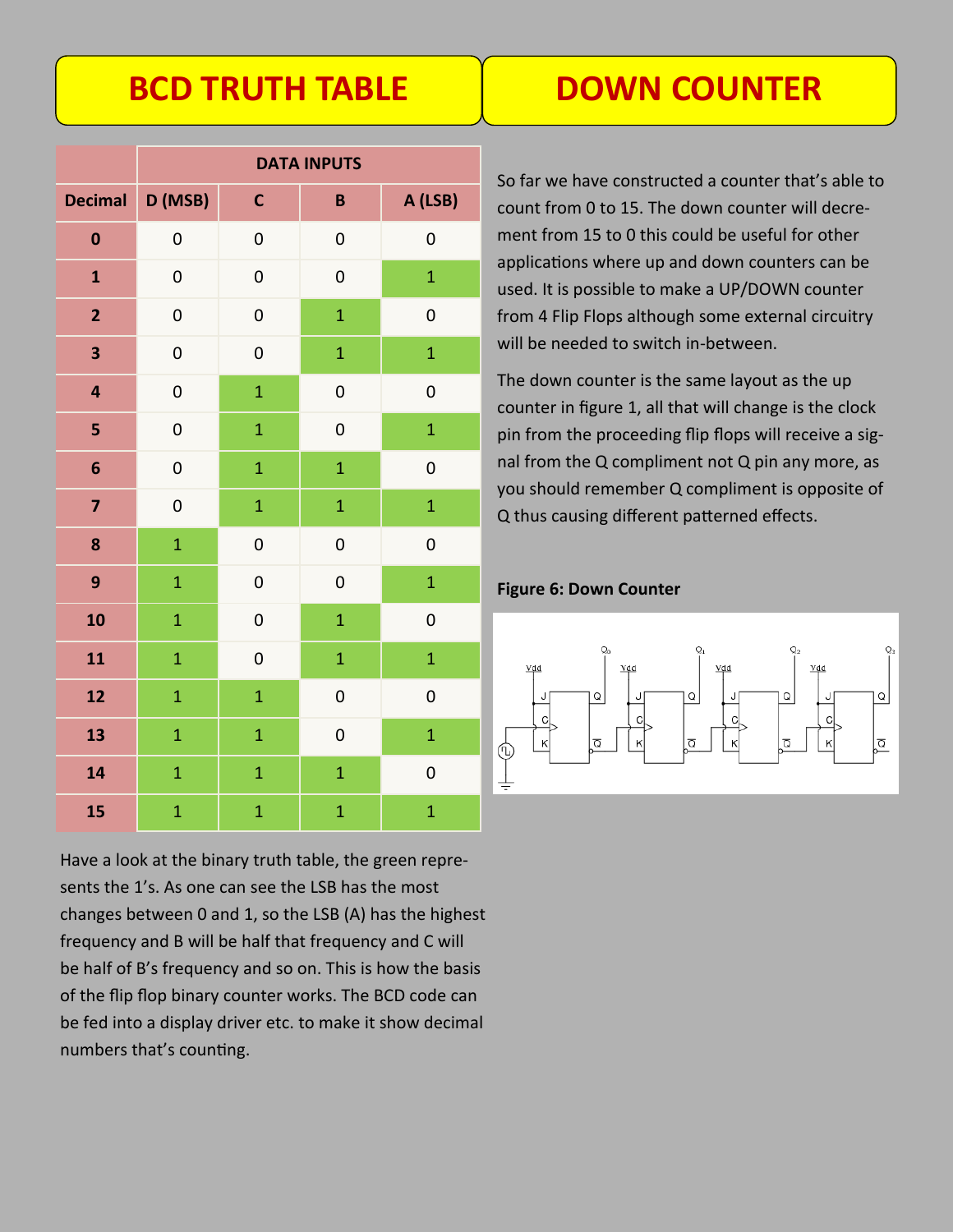### **FLIP FLOP UP COUNTER**